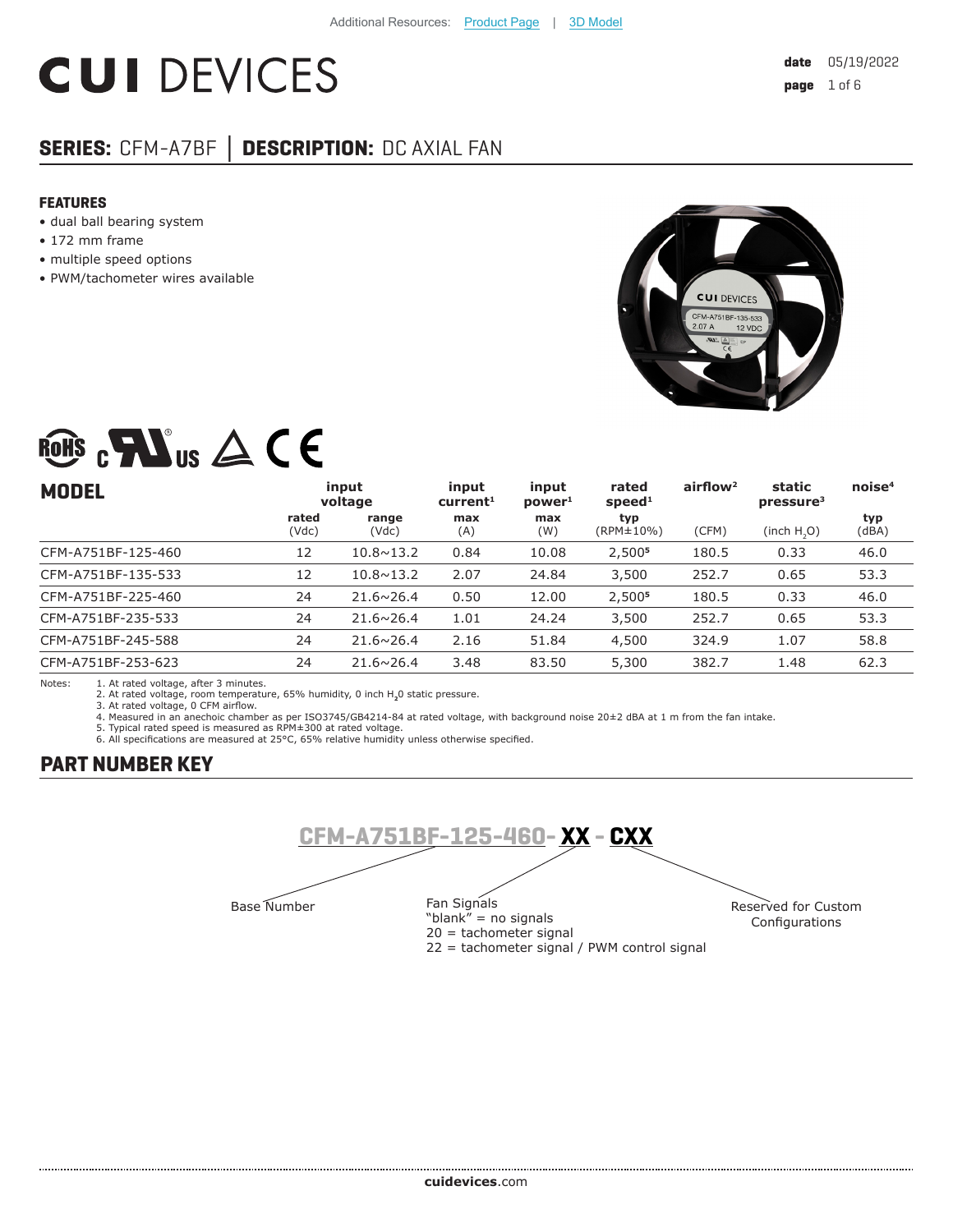### **INPUT**

| parameter                            | conditions/description                     | min          | typ      | max          | units      |
|--------------------------------------|--------------------------------------------|--------------|----------|--------------|------------|
| operating input voltage <sup>7</sup> | 12 Vdc input models<br>24 Vdc input models | 10.8<br>21.6 | 24       | 13.2<br>26.4 | Vdc<br>Vdc |
| starting voltage                     | 12 Vdc input models<br>24 Vdc input models |              | 10<br>18 |              | Vdc<br>Vdc |

Note: 7. See Model section on page 1 for specific input voltage ranges.

# **PERFORMANCE8**

| parameter       | conditions/description                    | min   | typ | max   | units      |
|-----------------|-------------------------------------------|-------|-----|-------|------------|
| rated speed     | at rated voltage, 25°C, after 3 minutes   | 2,500 |     | 5,300 | <b>RPM</b> |
| air flow        | at 0 inch $H2O2$ , see performance curves | 180.5 |     | 382.7 | CFM        |
| static pressure | at 0 CFM, see performance curves          | 0.33  |     | 1.48  | inch $H2O$ |
| noise           | at 1 m, rated speed                       | 46.0  |     | 62.3  | dBA        |
|                 |                                           |       |     |       |            |

Note: 8. See Model section on page 1 for specific values.

# **PROTECTIONS / FEATURES9**

| parameter           | conditions/description            | min | typ | max | units |
|---------------------|-----------------------------------|-----|-----|-----|-------|
| auto restart        | on all models                     |     |     |     |       |
| polarity protection | on all models                     |     |     |     |       |
| soft start          | on all models                     |     |     |     |       |
| tachometer signal   | available on "20" and "22" models |     |     |     |       |
| PWM control signal  | available on "22" models          |     |     |     |       |
|                     |                                   |     |     |     |       |

Notes: 9. See Application Notes for details.

# **SAFETY & COMPLIANCE**

| parameter             | conditions/description                                               | min | typ    | max | units |
|-----------------------|----------------------------------------------------------------------|-----|--------|-----|-------|
| insulation resistance | at 500 Vdc between frame and positive terminal                       | 10  |        |     | MΩ    |
| dielectric strength   | at 500 Vac, 60 Hz, 1 minute between housing and<br>positive terminal |     |        |     | mA    |
| safety approvals      | UL/cUL 507, TUV (EN/IEC 62368-1:2020+A11)                            |     |        |     |       |
| EMI/EMC               | EN 55032:2015, EN 55035:2017                                         |     |        |     |       |
| life expectancy       | at 40°C, 65% RH, 90% confidence level                                |     | 70,000 |     | hours |
| <b>RoHS</b>           | yes                                                                  |     |        |     |       |

## **ENVIRONMENTAL**

| parameter             | conditions/description | min   | typ | max | units         |
|-----------------------|------------------------|-------|-----|-----|---------------|
| operating temperature |                        | $-10$ |     | 70  | $\circ$       |
| storage temperature   |                        | $-40$ |     | 75  | $\circ$       |
| operating humidity    | non-condensing         | 35    |     | 85  | %             |
| storage humidity      | non-condensing         | 35    |     | 85  | $\frac{0}{0}$ |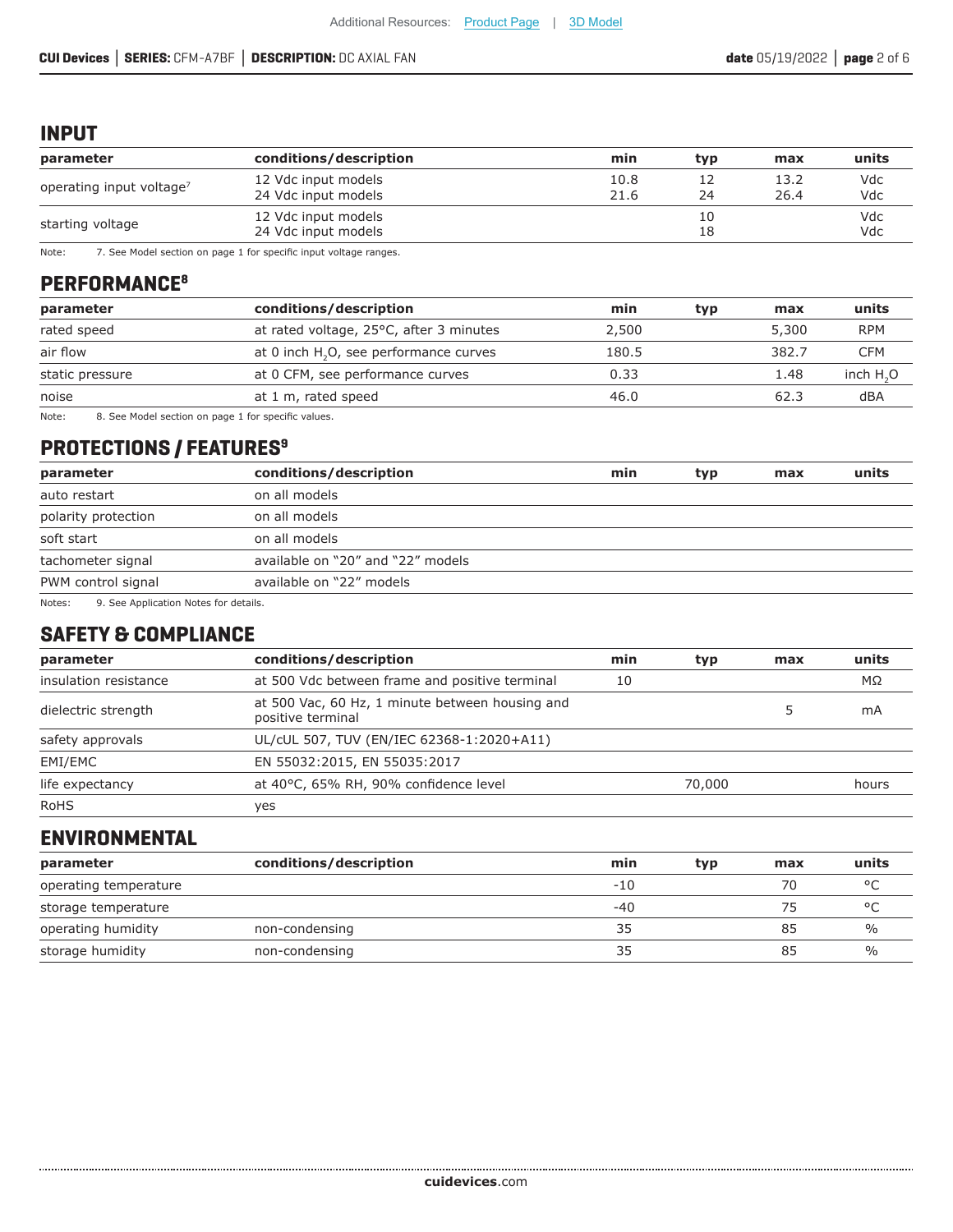# **PERFORMANCE CURVES**

#### **CFM-A751BF-125-460**



Air Flow (CFM)









**CFM-A751BF-135-533**



#### **CFM-A751BF-235-533**



**CFM-A751BF-253-623**



Air Flow (CFM)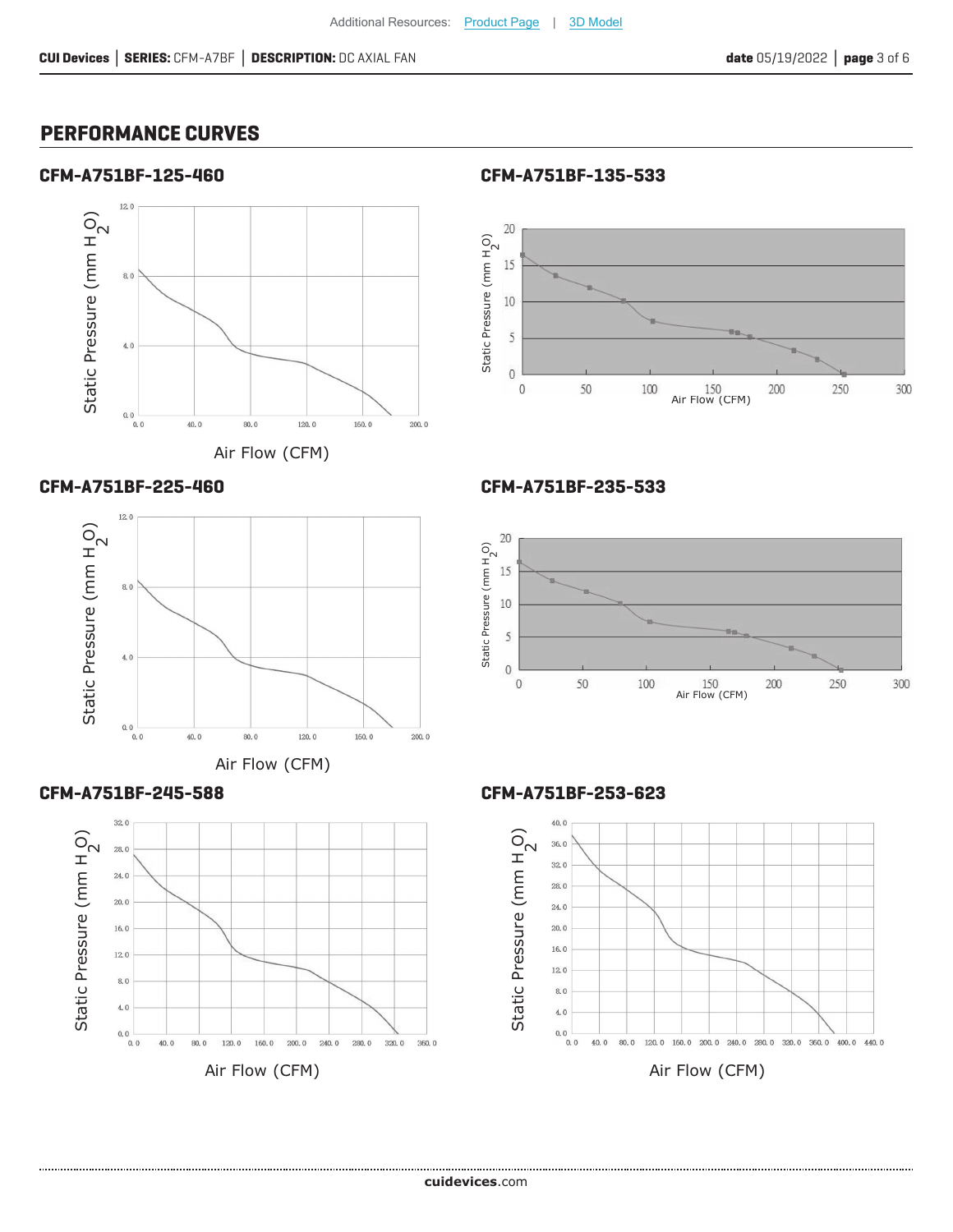# **MECHANICAL**

| parameter             | conditions/description                                                   | min | typ            | max | units |
|-----------------------|--------------------------------------------------------------------------|-----|----------------|-----|-------|
| motor                 | 4 pole DC brushless                                                      |     |                |     |       |
| bearing system        | dual ball bearing                                                        |     |                |     |       |
| direction of rotation | counter-clockwise viewed from front of fan blade                         |     |                |     |       |
| dimensions            | $Ø172 \times 51.50$                                                      |     |                |     | mm    |
| material              | fan frame: aluminum, black electroplating<br>fan impeller: PBT (UL94V-0) |     |                |     |       |
| weight                | CFM-A751BF-235-533<br>all other models                                   |     | 644.0<br>652.0 |     |       |

# **MECHANICAL DRAWING**

#### units: mm

- 2 wire versions (+Vin & -Vin): UL 1430, 20 AWG
- 3 wire versions (+Vin, -Vin, & tach): UL 1430, 20 AWG 4 wire versions (+Vin, -Vin, tach, & PWM): UL 1430, 20 AWG
- 

| MOUNTING SCREW (Pan Head)                                     |        |        |            |  |  |  |  |
|---------------------------------------------------------------|--------|--------|------------|--|--|--|--|
| Mounting<br>Screw Type<br><b>Screw Size</b><br>Torgue<br>Hole |        |        |            |  |  |  |  |
| Machine Screw                                                 | M5X0.8 | M5X0.8 | 7.5 kgf-cm |  |  |  |  |

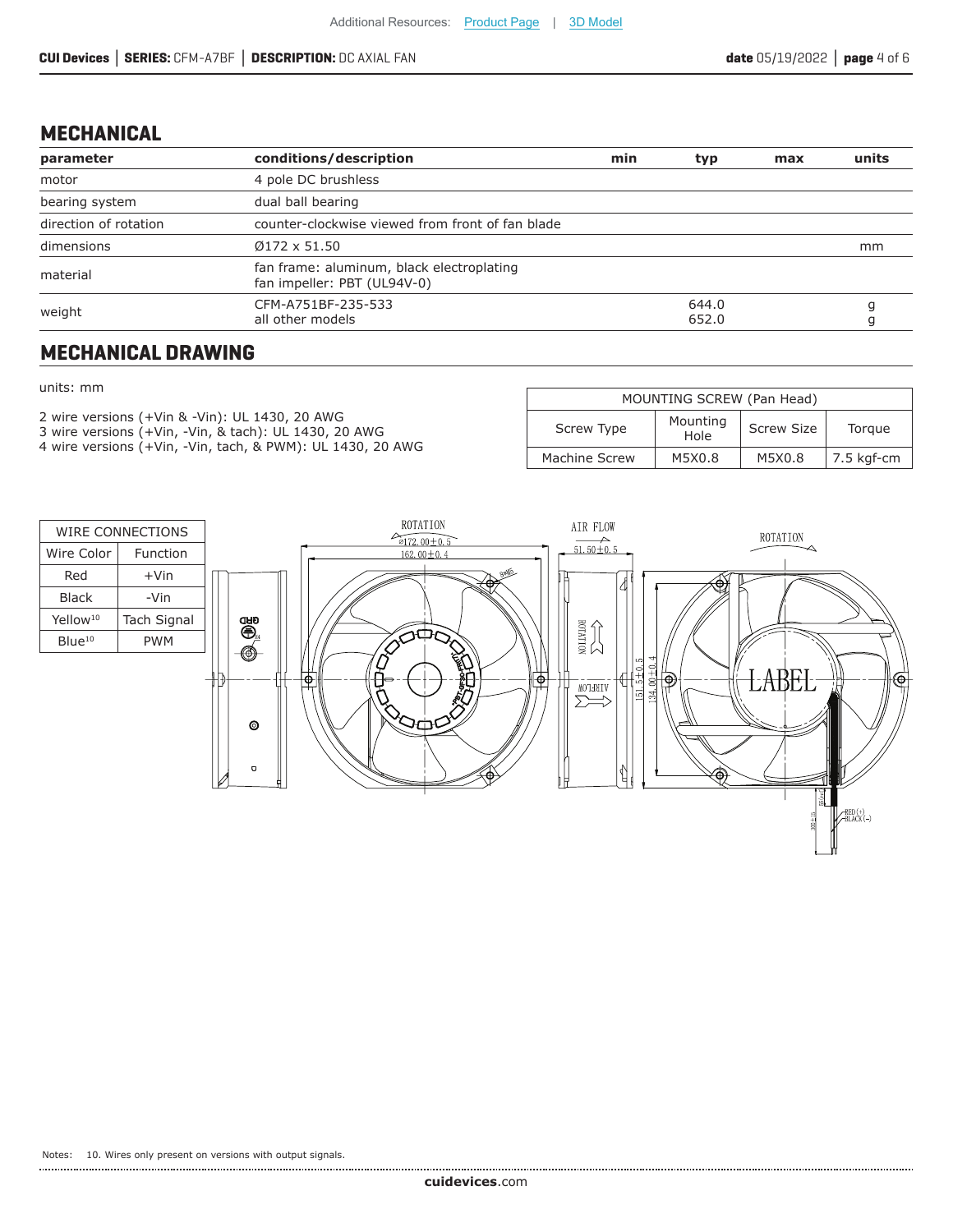# **APPLICATION NOTES**

#### **Auto Restart Protection**

When the fan motor is locked by an external force, the device will temporarily turn off electrical power to the motor and restart automatically when the locked rotor condition is released.

#### **Polarity Protection**

Able to withstand 10 minutes of reverse polarity connection between the positive and negative wires without causing damage.

#### **Tachometer Signal (Yellow Wire)**

The tachometer signal is for detecting the rotational speed of the fan motor. The output will be a square wave when fan is operating and VFG or VCE depending on the locked rotor position when fan motor is locked (See Figures  $1~2$  below).



#### **Soft Start**

When the fan power is on, the current will increase slowly  $(\sim 15$  seconds) until the fan reaches the rated speed.